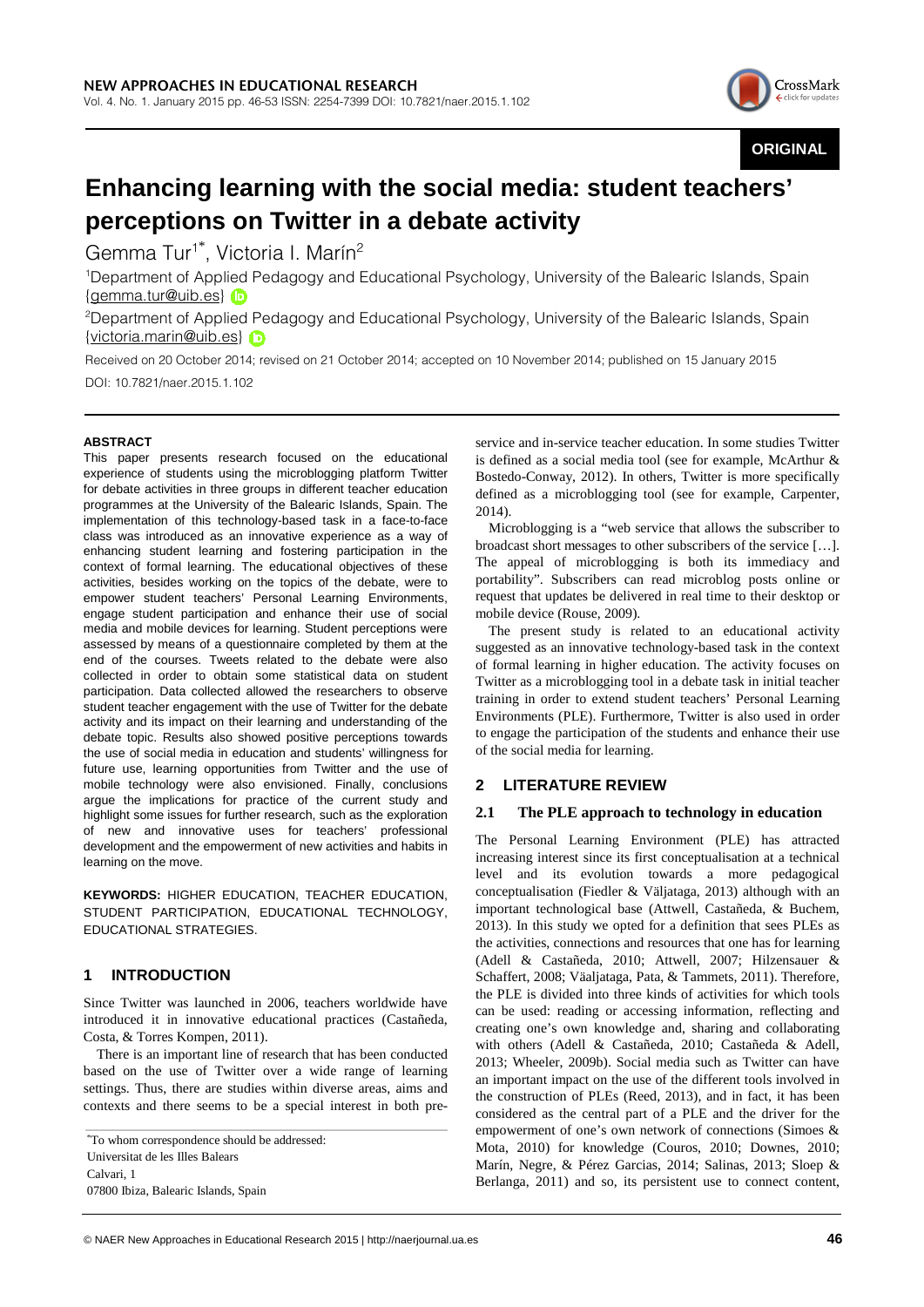experts and resources has also been recommended (CUE, 2009; Rajagopal, Joosten–ten Brinke, van Brugeen, & Sloep, 2012; Wheeler, 2010a). Therefore, Twitter is powerful for boosting the idea of Personal Learning Networks (PLN), which leads to connected learning or networked learning (Dirckinck-Holmfeld et al., 2012), and serves for personal and professional development.

## **2.2 Twitter in Education**

An institutional usage of Twitter has been noted. In Higher Education institutions it has been used for student recruitment, marketing aims and social communication (Palmer, 2013; Reuben, 2008). Furthermore, the usage of Twitter for learning aims has also been very much implemented and a great deal of research has been carried out. It has been said that Twitter has great potential to extend teaching and learning beyond formal lessons (Ebner, Lienhardt, Rohs, & Meyer, 2010; Evans, 2014).

## **2.2.1. Learning activities with Twitter**

For the educational uses of Twitter, some activities have been listed by many authors –above all, Grosseck and Holotescu (2008) were pioneers with an early article on the wide variety of possible learning activities with Twitter. On the one hand, there are learning tasks based on opinion and content exchange (Conole & Alevizou, 2010, pp. 31-32). On the other hand, there are activities based on collaborative creative writing such as storytelling (Fernández, Revuelta, & Sosa, 2012; Wheeler, 2009). Twitter hashtags are normally used in classroom settings, for example, to expand debate about content or to ask questions (McArthur & Bostedo-Conway, 2012). If Twitter is used to expand interaction that occurs in face-to-face lessons, the activity is called "back channel" and it is commonly used for learning aims (Kwak, Lee, Park, & Moon, 2010; Zhao & Rosson, 2009).

Going beyond single activities, Sample (2010) presents a matrix as a framework for analysing the wide range of possible uses of Twitter in education. The matrix has two axes around which the author organizes nine kinds of activities, describing the uses and benefits of Twitter. The vertical axis represents the activities based on their conversational potential and are ordered from non-conversational to conversational. The horizontal axis organizes student activities from passive to active roles. The activities included in the matrix are the following: institutional communication, tracking activities, in-class back channel, instructor communication, lightly structured activities, out-ofclass discussion, pedagogical communication, metacognitive/reflective activities and in-class directed discussion.

The implementation of learning activities on Twitter may present difficulties. Thus, some recommendations have been made such as: considering the importance of providing scaffolding for the use of tools; addressing privacy issues related to the students' need to separate different uses; establishing purpose depending on the aims and types of assignment; and modelling use related to different contexts and aims (Lin, Hoffman, & Borengasser, 2013, pp. 43-44). Scaffolding usage by giving models should be carried out at the beginning of the term so that students can feel confident about what to post (Domizi, 2013). Also, online construction of pre-existing trust has also been used to reduce student anxiety about privacy issues (Stephansen & Couldry, 2014). One interesting point is the debate about language usage, since in a previous paper, the danger of bad grammar was observed (Grosseck & Holotescu, 2008) whereas in recent research grammar has been assessed as stable and correct (Feliz, Ricoy, & Feliz, 2013).

Interest in the integration of mobile technology for the use of social media is also increasing and there is some research into the possibilities of microblogging activities with mobile devices. Holotescu and Grosseck (2011, pp. 7-8) reported in a study the design, implementation and analysis of the experience of using a local microblogging service from Romania with educational participants in an online course. Some changes in educational practices were observed: communication between members and tutors took place in a notational form, learning was personalized, extended opportunities for direct learning were created, psychological comfort and good motivation were achieved, and the development of m-portfolios was developed. Gikas and Grant (2013) demonstrated that the parallel use of social media from mobile technology created opportunities for collaboration and content engagement.

In general, positive perceptions and outcomes are concluded in recent research on Twitter (Badge, Johnson, Moseley & Cann, 2012; Carpenter, 2014; Rinaldo, Tapp & Lavarie, 2011). The relationship between teacher behaviour on Twitter and the positive perceptions of students has been demonstrated (McArthur & Bostedo-Conway, 2012). Moreover, the positive correlation among credibility and the social use of Twitter has also been observed (Johnson, 2011).

## **2.2.2. Potential and drawbacks**

There is evidence that Twitter can increase student engagement and have a positive impact on the improvement of their grades. It has been observed that students' conversations may continue after lessons and that there may be more exchanges among students than in classroom discussions (Junco, Heibergert, & Loken, 2011). In addition, Junco, Elavsky and Heiberger (2013) argue that the way in which teachers use and collaborate on Twitter can also foster student engagement and improve outcomes. Student engagement has been related to the perception of social presence in their use of Twitter in their instructional design and technology courses for real time communication with the local and global community (Dunlap & Lowenthal, 2009).

There is an important line of research based on Twitter as a way to enhance collaboration among pre and in-service teachers. Twitter has also been considered for self-directed professional development of in-service teachers (Visser, Evering, & Barrett, 2014). It has been claimed that in-service teachers have stated that the key role of Twitter is to overcome isolation and to be updated with novelties especially related to technology (Carpenter, 2014; Carpenter & Krutka, 2014a, 2014b). At a scholar level, Twitter usage is also related to the awareness of digital identity (Knight & Kaye, 2014; Veletsianos, 2013).

Drawbacks have also been reported. Some issues on its usability, such as unfamiliarity with Twitter, the overwhelming quantity of tweets that can be generated and the lack of interest in non-educational content have been observed (Lin, Hoffman, & Borengasser, 2013). Also, the limitation of characters that can make self-reflection and critical thinking more difficult to achieve have also been highlighted (Kassens-Noor, 2012).

It is also important to note that Twitter has been observed as a powerful tool for teachers' professional development, both in initial and in-service training courses. In Teacher Education, there is research into the potential of Twitter for reflection in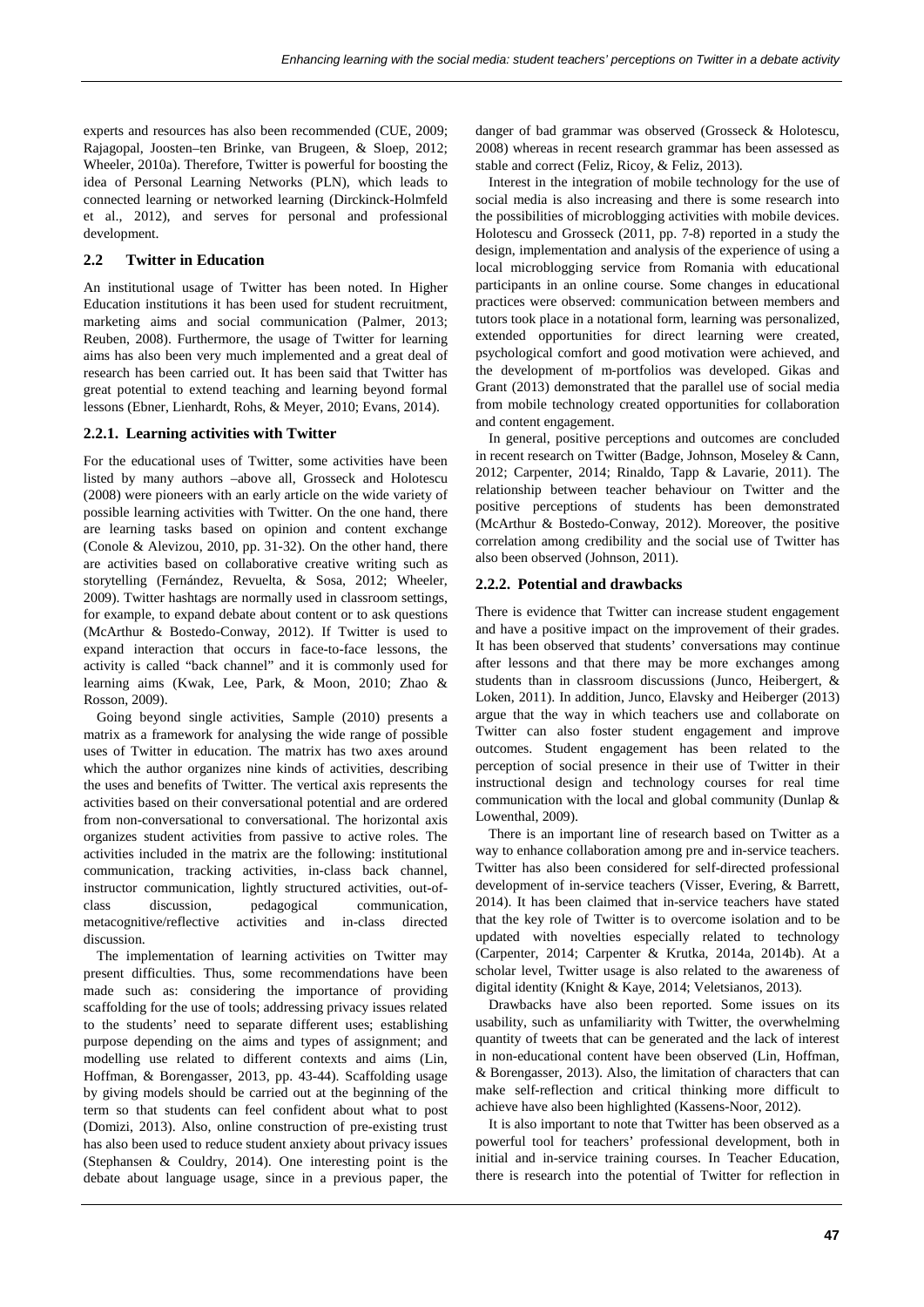action (Smith Risser, 2013; Wright, 2010) and for the construction of a networked community of practice for professional development (Lewis & Rush, 2013). Moreover, the research on Twitter in the context of teacher education has also reported barriers for its successful integration, such as resistance of teachers to use Twitter with non-adult students especially because of distraction issues (Lin, Hoffman, & Borengasser, 2013).

# **3 THE STUDY**

## **3.1 Methodology and research questions**

This study is included in a broader research project that is aimed at exploring Twitter for learning from qualitative and quantitative perspectives, following Curtis, Murphy and Shields (2014), who state that both may be necessary in educational research to address it at different levels. The qualitative study is presented by Marín and Tur (2014) and was mainly carried out through content analysis.

Based on a quantitative perspective, the present study is aimed firstly at learning how and when the student teachers used Twitter and their perceptions of it in an educational context. Likewise, it is aimed at knowing their perspectives of usage in their future teaching careers. These issues are explored through the use of Twitter for a debate activity with student teachers, as will be described in the following sections.

The main research question of this study is "has Twitter had a distinctive impact on student learning?" To answer this question and analyse in what way this impact has taken place, the following questions are considered:

- To what extent have students engaged in the debate on Twitter?
- Do students perceive a better understanding of the educational topic due to the debate on Twitter?
- Do students consider the educational affordances of the social media and in particular of Twitter for educational purposes?

## **3.2 Context and participants**

The sample of this study consists of 153 student teachers (both primary and secondary Education) from three different compulsory courses from two studies (Degree in Primary Teacher Training and Master's Degree in Teacher Training) of

**Table 1.** Overview of significant data of the debate activities

the University of the Balearic Islands (UIB), in two physical locations, Mallorca and Ibiza.

## **3.3 Description of the experiment**

The debate activity was carried out as a learning activity separately in different subjects at the UIB during the academic year 2013/14. All the debate activities were carried out between November 2013 and January 2014.

This activity was not directly linked to assessment, although the contents discussed formed part of the course syllabus. Each debate activity ran for two weeks using a hashtag in Twitter, as can be seen in Table 1, where all the information about each group is given. The topics of debate varied in the different groups participating, although they were all related to educational topics.

#### **3.4 Phases of the debate experience with Twitter**

The activity and its practical organization were explained faceto-face in class, and had different phases:

- Pre-activity session on the basic use of Twitter. At this point, students were introduced to the terminology of Twitter and the use of Twitter and hashtags.
- Description of the activity in class and start of the debate activity on Twitter through a defined hashtag. The activity has two phases: face-to-face debate; and an online debate during the previous week.
- During the week before the face-to-face session, half of the students supported one point of view while the other half supported the opposite opinion.
- At the end of the week, there was a change of roles. This way, all the students had to elaborate reasons to support both points of view of the topic under debate.
- The following week, the summary and closure of the activity took place with a face-to-face debate, where conclusions were drawn up.

#### **3.5 Data collection and analysis**

The instruments for the data collection consisted of a student questionnaire and the archive of the tweets generated during the debate activity. The questionnaire aimed at collecting information about the student teachers' perceptions of the use of Twitter and its educational affordances, and to explore the increase in the understanding of the topic discussed, whereas the

| <b>Subject</b>                                                                                    | Degree course                                                                    | <b>Students</b><br>enrolled                                                                 | Participants in<br>the discussion<br>activity       | <b>Topic of discussion</b>                                            | Period of<br>the activity     | Hashtag<br>(# ) |
|---------------------------------------------------------------------------------------------------|----------------------------------------------------------------------------------|---------------------------------------------------------------------------------------------|-----------------------------------------------------|-----------------------------------------------------------------------|-------------------------------|-----------------|
| Didactic and Curricular Design                                                                    | 1st year of the Degree in<br>Primary Teacher Training<br>(Ibiza)                 | 15                                                                                          | 15                                                  | Traditional versus<br>constructivist education                        | 8-14 January<br>2014          | #edubateeiv     |
| Technological Means and<br>Resources in the Teaching-<br>Learning Process in Primary<br>Education | 3rd year of the Degree in<br>Primary Teacher Training<br>(Mallorca headquarters) | $233$ in<br>different<br>groups:<br>76 (group<br>1),<br>79 (group 2)<br>and<br>78 (group 3) | 121 in total:<br>$53$ (group 1) and<br>68 (group 3) | Possibilities and draw-<br>backs of social net-<br>works in education | 7-14 January<br>2014          | #edubate        |
| <b>Educational Contexts and</b><br>Processes                                                      | 1st year of the Master's<br>Degree in Teacher Training<br>(Ibiza)                | -17                                                                                         | 17                                                  | Traditional versus<br>constructivist education                        | $20 - 26$<br>November<br>2013 | #edubate        |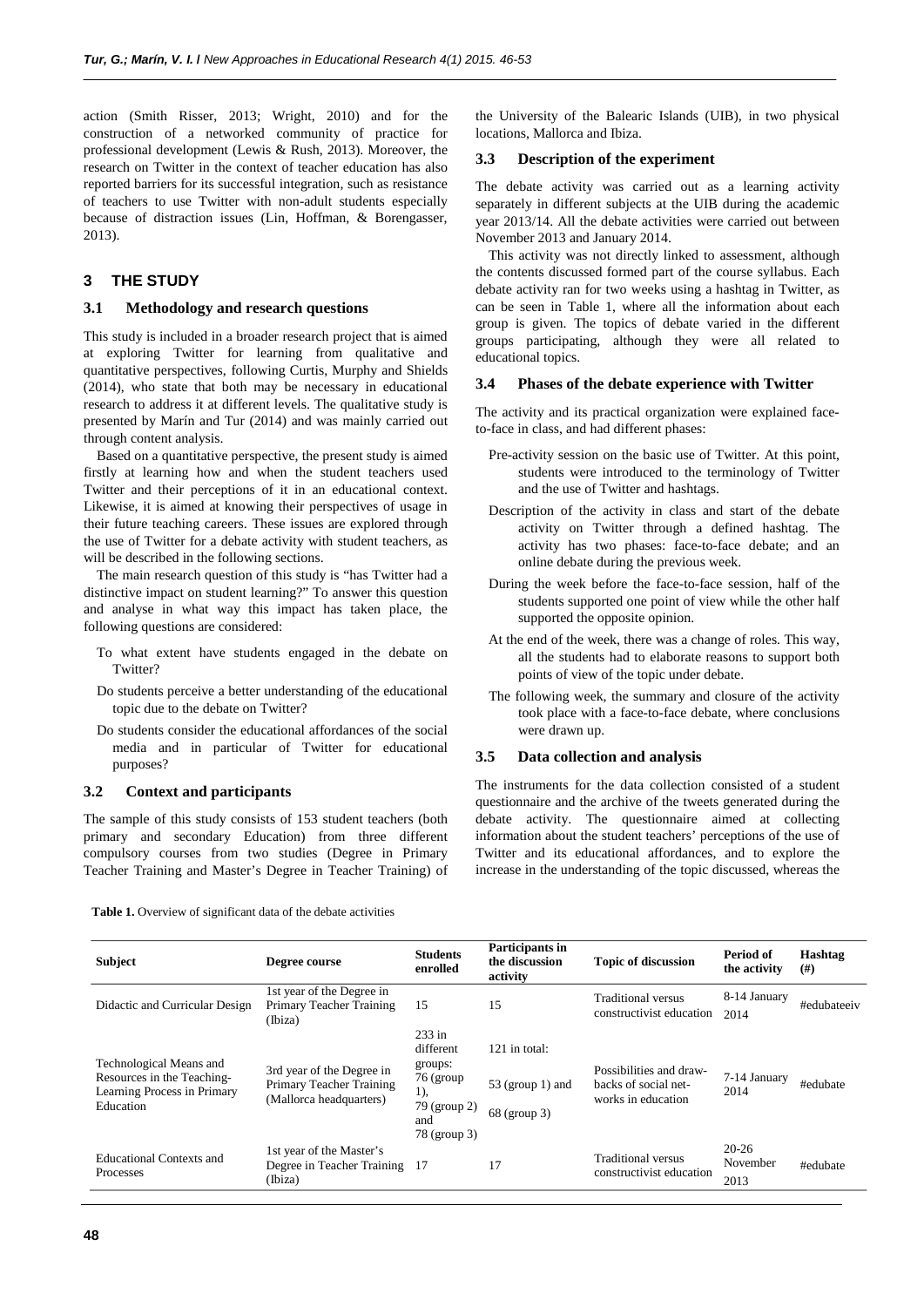collection of tweets served to ascertain the level of participation in the debate activity.

The questionnaire was designed ad hoc for this activity experience, but was reviewed and validated by another group after a similar activity in the previous academic year. Nevertheless, the instrument generated was originally based on that of Junco et al. (2013) and Reed (2013). It should be mentioned that student teachers were aware that the completion of the questionnaire was voluntary and that their participation was anonymous.

The questionnaire consisted of 22 items divided into 4 categories, which can be summarised in the following table:

**Table 2.** Questionnaire for data collection

| <b>Categories</b>                                                                              | <b>Items</b>                                                                                                                                    |  |  |  |  |
|------------------------------------------------------------------------------------------------|-------------------------------------------------------------------------------------------------------------------------------------------------|--|--|--|--|
| General data                                                                                   | Age, course, habits related to social<br>networks                                                                                               |  |  |  |  |
| Personal Twitter account                                                                       | Number of followers and followed, type<br>and frequency of use                                                                                  |  |  |  |  |
| with<br>Discussion<br>activity<br>Twitter                                                      | Impact of Twitter on their engagement<br>in the face-to-face discussion and their<br>future use                                                 |  |  |  |  |
| Perceptions of the education-<br>al and mobile possibilities of<br>Twitter and social networks | Impact of the online activity with<br>Twitter on the perception of the educa-<br>tional possibilities of social networks<br>and mobile devices. |  |  |  |  |

For the tweet archive we used a Google Spreadsheet to collect all the tweets from the hashtags and obtain some basic statistical data of the participants, their tweets and their interactions.

# **4 RESULTS**

As the number of students in each group varies considerably, the amount of data from the debate activities also vary greatly between groups. For this reason, in the section relating to the collection of tweets, we present the data separately for each group. However, the questionnaire presents the answers in conjunction since there are no significant differences between students' use of Twitter and their perceptions.

#### **4.1 Data from the collection of tweets**

In the following table data about the amount of tweets generated by students from the different groups are shown:

**Table 3.** Overview of significant data from the collection of tweets on the debate activities

| Real number of participants<br>in the discussion activity                       | 15                                | 121                              | 17                                |
|---------------------------------------------------------------------------------|-----------------------------------|----------------------------------|-----------------------------------|
| Number of tweets on the<br>discussion                                           | 299<br>(255)<br>unique<br>tweets) | 615<br>$(537)$ unique<br>tweets) | 348<br>(325)<br>unique<br>tweets) |
| Number of links shared with<br>information about the<br>arguments of the debate | 9                                 | 87                               | 22                                |
| Number of retweets on the<br>discussion                                         | 36                                | 137                              | 34                                |
| Number of answers to<br>tweets and mentions $(\omega)$                          | 161                               | 145                              | 139                               |
| Number of tweets per<br>person (average)                                        | 13.6                              | 4.6                              | 18.3                              |
| Number of tweets per                                                            | 7                                 | 3                                | 16                                |

| person (median)                                                               |    |                                                         |    |
|-------------------------------------------------------------------------------|----|---------------------------------------------------------|----|
| Number of the most conver-<br>sational participants<br>(more than 5 mentions) | 8  | 13                                                      | 15 |
| Number of the most active.<br>participants                                    |    | 32                                                      |    |
| (more than 5 tweets)                                                          | 11 | (but only 7)<br>students had<br>more than 15<br>tweets) | 15 |

From the average and median of the debate activity for each group, it can be seen that in the smaller groups the participation of the students was higher than in the larger group. It appears that the more tweets there were on a hashtag at the same time, the more difficulties students had to stay focused and follow the debate. Also, there is some difference between undergraduate and postgraduate students, as the latter seemed more involved in the debate activity. This is not in line with previous research which has stated that the older the students, the lower the production of tweets (Espuny, González, Lleixà, & Gisbert, 2011; Feliz, Ricoy, & Feliz, 2013). Also, although syntax was not a research object, it can be observed that many tweets contained links and were addressed to other people whereas no communication issue was reported. This syntax pattern is in line with the analysis by Feliz, Ricoy and Feliz (2013).

## **4.2 Questionnaire**

The questionnaire was answered by 54 students from the three participating groups. Data of participants in each group and their average age is summarised in the following table:

**Table 4.** Data about participants

|                              | <b>Groups</b>          |                               |                            | Age                   |               |
|------------------------------|------------------------|-------------------------------|----------------------------|-----------------------|---------------|
|                              | Prim.<br>T.T.<br>Ibiza | Prim. T.T.<br><b>Mallorca</b> | МA<br>T.T.<br><b>Ibiza</b> | <b>Under</b><br>24    | Bet.<br>28-32 |
| Number of                    | $n=13$                 | $n = 31$                      | $n=10$                     | $n = 37$              | $n=10$        |
| students (and<br>Percentage) | $(24.1\%)$             | $(57.4\%)$                    | (18.5%)                    | $(68.5\%)$ $(18.5\%)$ |               |

Almost all of them had at least one social network account (96.3%) and the most frequent social networks highlighted by students are shown in Table 5.

#### **Table 5.** Social networks

|                                         | Facebook | Twitter | Tuenti | Pinterest | Other* |
|-----------------------------------------|----------|---------|--------|-----------|--------|
| Percentage 98,1%                        |          | 84.6%   | 28.9%  | 7.7%      | 9.6%   |
| *Instagram, Youtube, Tumblr, Foursquare |          |         |        |           |        |

As for student use, data showed in Table 6 demonstrate that previous usage of Twitter was not mainly related to education or learning aims. Students were asked about three main uses (a, b, c). However, under the option of others they mainly gave three other reasons (d, e, f).

## **4.2.1. The experience of using Twitter in the debate activity**

We asked the students how the use of Twitter had influenced them in their participation in the debate activity (Figure 1). Most of them said that it had motivated their participation (71.7%).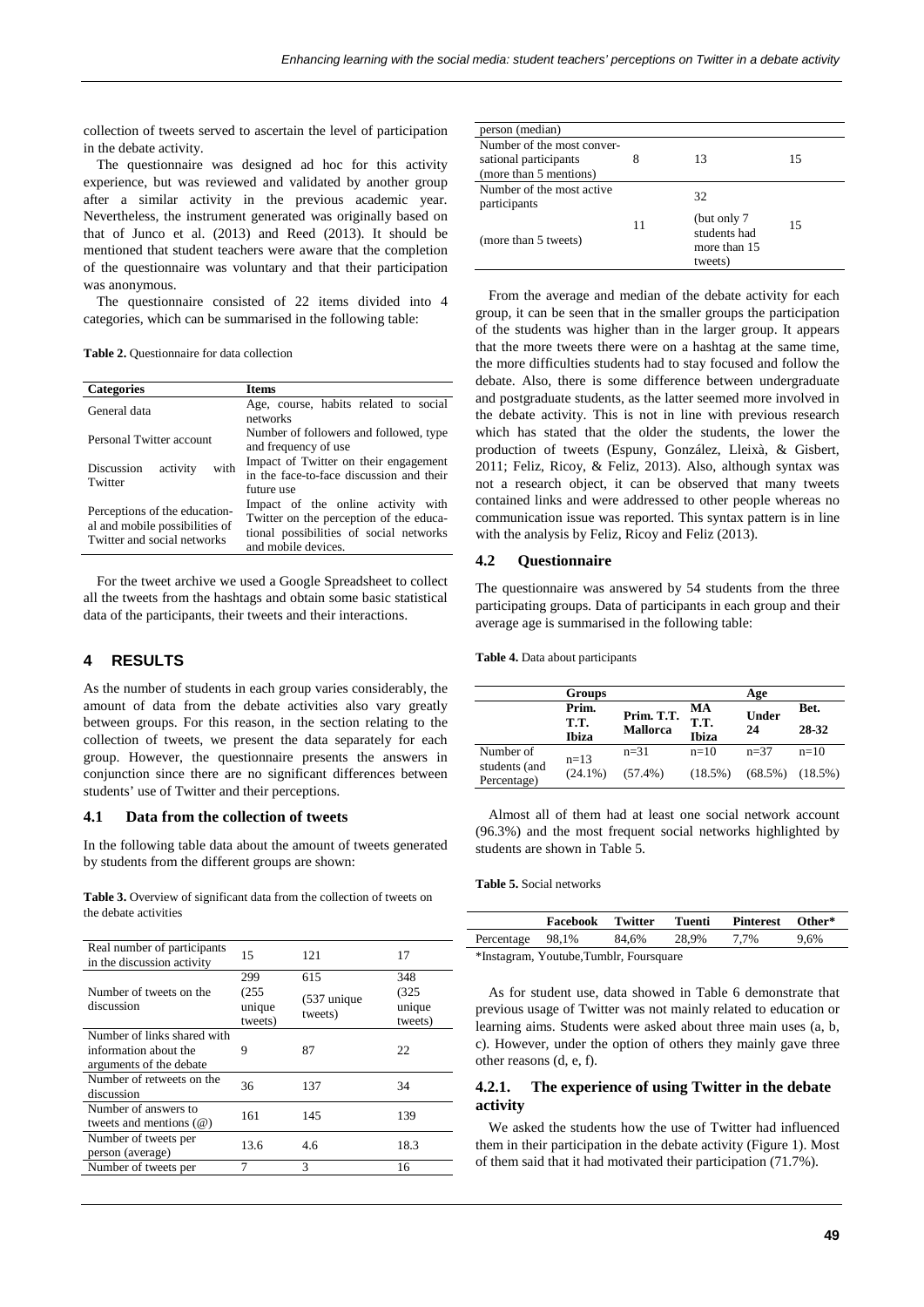**Table 6.** Previous use of Twitter

|                   | <b>Following</b><br>famous<br>people (a) | with<br>Connecting<br>friends<br>Ъ | Educational<br>purposes<br>æ | Sharing<br>quota-<br>tions<br>(d | <b>Sharing</b><br>own's<br>life (e) | <b>Following TV</b> | Others |
|-------------------|------------------------------------------|------------------------------------|------------------------------|----------------------------------|-------------------------------------|---------------------|--------|
| 22%<br>Percentage |                                          | 21.1%                              | 20.2%                        | 12.84%                           | 2.75%                               | 7.34                | 13.8%  |



online activity through Twitter has helped them to prepare the roles they had to play during the face-to-face debate.



**Figure 1.** Influence of the use of Twitter on student participation in the debate activity

In the question related to the impact on the understanding of the topic and the different arguments of the debate (Figure 2) the ratings were mostly positive. Thus, almost 80% of the participants think that the activity with Twitter had helped them to better understand the topics in the debate.



**Figure 2.** Impact on the understanding of the topic and of the different arguments of the debate

The overall feeling about this experience with Twitter seemed to be positive (Figure 3), since 84.9% of the participants said they had enjoyed and learned from the activity.





This online activity seems to have also had positive effects on the preparation of the performance for the face-to-face debate activity (Figure 4). 88.7% of the participants state that this

Figure 4. Impact on the preparation of the performance for the face-toface debate activity

As for the frequency of access to their own Twitter account during the activity, more than half of the students 32.1% report having done it on a daily basis once or more than once daily (58.5%). Only 3.8% say that they have accessed their accounts only twice, one access for each role, and no one said that had not participated. Students were also asked to rate the degree of difficulty of use of Twitter. 90.6% of the participants agree with the ease of learning to use it.

# **4.2.2. Student perceptions of the educational and mobile possibilities of Twitter and social networks**

After this activity, we wanted to know if students thought they would continue using their Twitter account and what use they would give to it. 56.6% of the participants in the survey opted for continuing its use both for educational and personal purposes and other, another 20.8% only for educational purposes, while 23.7% said they would not to use it a great deal from then further on.

Finally, 96.3% of the participants considered that this online activity had made them extend their perception of the educational possibilities of social networks (Figure 5).



**Figure 5.** Impact of the online activity with Twitter on perception on the educational possibilities of social networks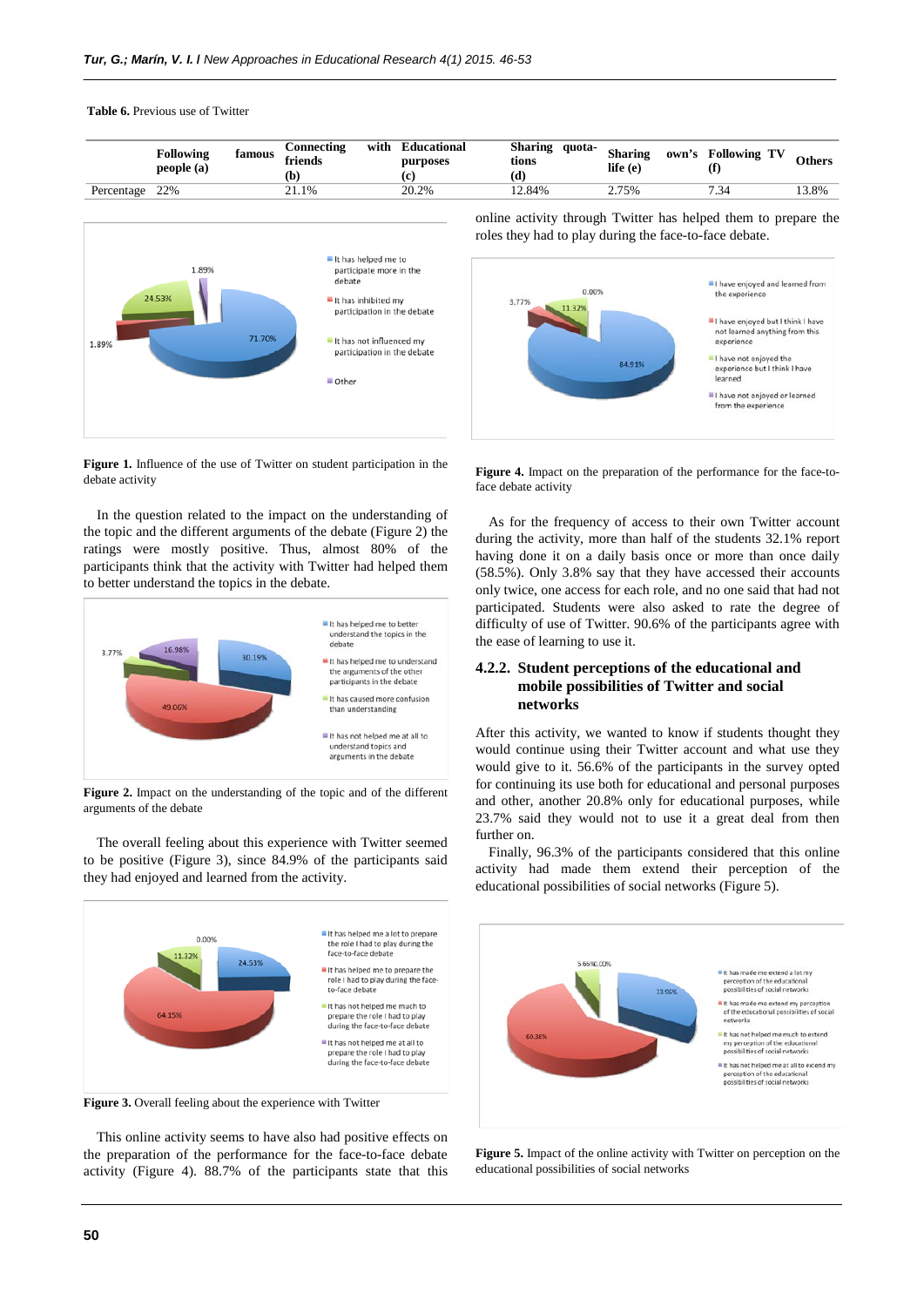Another category of questions of this activity was related to the use of Twitter using mobile devices. The first question asks which technological device students use to access Twitter. The participants could select more than one option between desktop computer, laptop and mobile devices such as tablet or mobile phones. 79.3% of the participants accessed Twitter from a laptop, 58.5% from a mobile device and only 15.1% from a desktop computer.

The following questions were directed exclusively at those who had indicated that they accessed Twitter via some mobile device (n=31, 58.5%). There were also multiple options as to the places from which they used mobile devices for access. Thus, 74.2% of the participants stated that they accessed Twitter from home, while doing other things and at different moments other than study periods. In second place, 58.1% accessed from home, from their workdesk during the normal time reserved for their studies. However, the percentages of participants accessing Twitter from other places are also significant: 48.4% in the street, on the move, doing other activities (free time, relaxing...), and 45.2% from the University, at the library, in regular study moments and with other classmates.

This online activity seems to have also had a positive impact on student perception of the possibilities of mobile technology in education for those who used mobile devices to take part in the online debate activity (Figure 6). 83.9% of the participants stated that using their mobile device for this learning activity extended their perception of the possibilities of mobile technology in education.



Figure 6. Impact on student perception of the possibilities of mobile technologies

## **5 DISCUSSION**

The introduction of Twitter as an innovative technology-based activity was carried out as an out of class discussion following the matrix suggested by Sample (2010). The fact of fostering students participation out of lessons was a way of expanding the opportunity for learning in the classroom, as suggested by previous research (Ebner, Lienhardt, Rohs, & Meyer, 2010; Evans, 2014), and in this sense, it was a successful innovation that encourages further implementation in the future.

As for the understanding of the topic and classmates' arguments, students confirm that Twitter has had a positive impact. These results support those of Junco et al. (2013) who could conclude that Twitter has a positive influence on student learning. Also, students report having enjoyed the experience of using Twitter for academic purposes. The fact that most of them observe the ease of use of the tools may be one of the reasons for

this general positive impression. As they were previously familiar with the tool, so this was not considered as a barrier for successful usage, a result which is not in line with Domizi (2013). Student engagement results also show the positive perception by student teachers which is also highlighted by previous research (Conole & Alevizou, 2010; Junco, Heibergert & Loken, 2011; Kassens-Noor, 2012; Junco, Elavsky, & Heiberger, 2013). Nevertheless, the differences between the levels of participation of the groups might confirm what has been reported about usability issues (Lin, Hoffman, & Borengasser, 2013). Therefore, it seems that the overwhelming quantity of tweets that can be generated on a hashtag at the same time has made it difficult for students to follow the debate when there are a large number of contributions.

Hence, results about student willingness for future usage and their perceptions of Twitter and social networks in education are also positive, which may contradict previous research by Lin et al. (2013) who observed some level of resistance among student teachers.

As for the usage of Twitter from mobile devices, data show a rather limited access to the service on the move, exploiting the possibilities for mobile devices to learn anywhere at any time. This result confirms the previous research by Tur (2013), related to the creation of podcast, where it was concluded that student teachers do not take advantage of their mobile devices in order to listen or to create their podcast on the move. However, our data show a more innovative use of mobile devices than those observed in previous research; an important habit of use by students accessing Twitter at home although not in traditional moments or places of study as Tur (2013) had observed. Further research should observe the possibilities of mobile technology for the use of Twitter in formal learning contexts.

It can be argued that our educational aim of focusing on Twitter as a microblogging tool in a debate activity in initial teacher training in order to empower student teachers' PLEs, engage the participation of the students and enhance their use of social media has been achieved to a large extent. However, the empowerment of learning processes anywhere and anytime has not been achieved. Despite this, the positive outcome is that firstly students have added another tool to their PLEs, which at the same time has been introduced for learning and, secondly, it has enhanced students' participation as they had to give their opinion through their tweets before and during the debate activity.

In conclusion, it seems that our main research question can be answered in positive terms as indicated by questions on specific aspects of the way the learning impact has taken place. First of all, the collected tweets allow us to conclude that, despite the differences across the groups, students have been highly engaged by tweeting for the development of the debate activity, which has been a pleasurable activity as the questionnaire can also show (Figure 3). Secondly, the questionnaire (Figures 1, 2 and 4) allows us to observe the positive impact on student participation in the debate activity and their understanding of the topic. Twitter has also expanded their learning opportunities from traditional studying habits to more innovative uses with mobile technology (Figure 6). As for student perceptions of the possibilities of Twitter for educational aims, the questionnaire (Table 6 and Figure 5) shows that students' previous main usage was not principally educationally related and that the Twitter task makes them consider it for learning aims.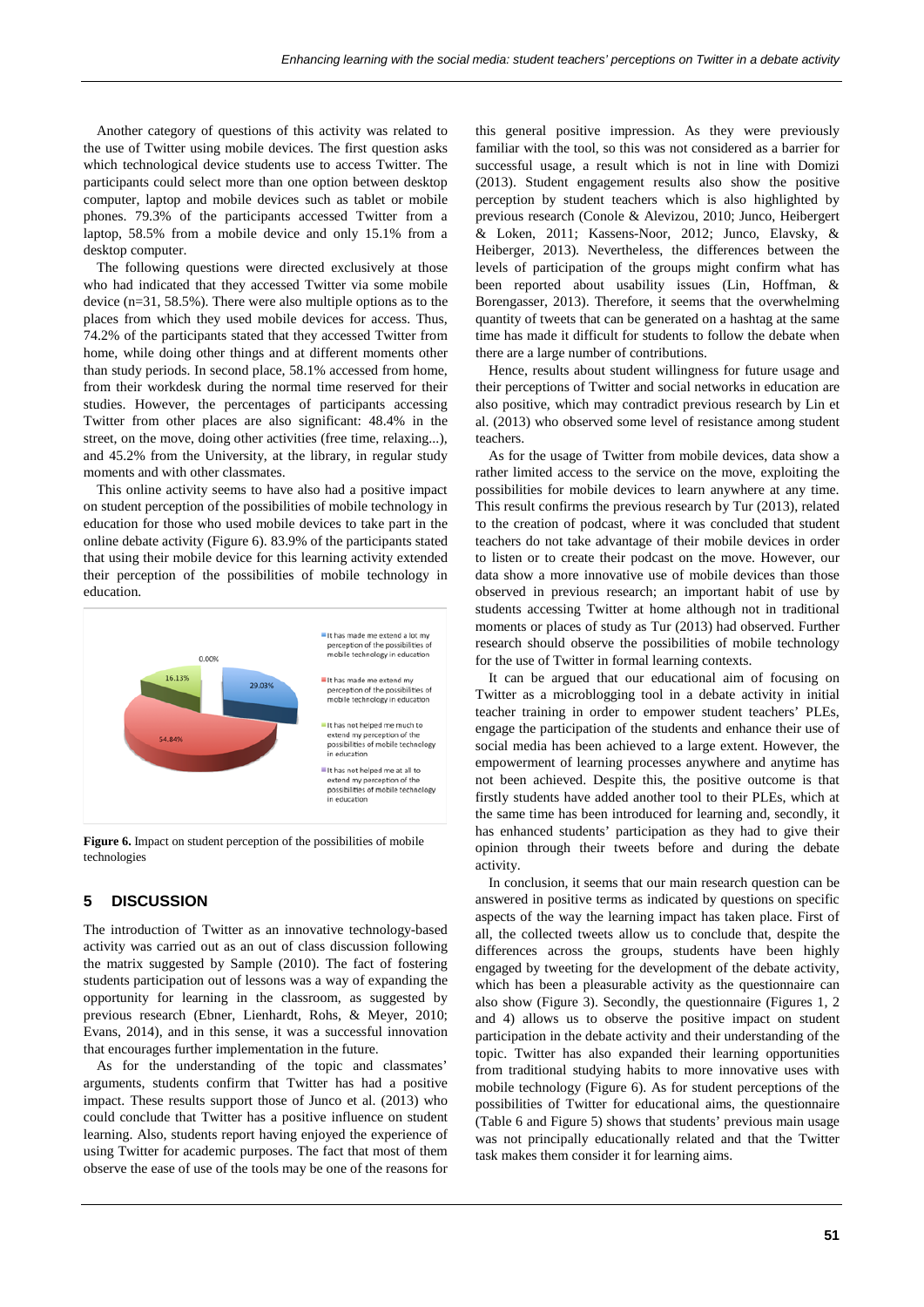## **6 CONCLUSIONS**

Since Twitter has been observed as useful to expand learning beyond the classroom, it can be considered powerful for the transformation of educational systems. Despite the relatively small sample, this study contributes with some implications for educational practice as it informs of the possibilities of enriching traditional formal face-to-face settings with the social media. Innovative technology-based activities can be usefully considered as a way of overcoming the passive role of students in the teaching and learning process. The concept of Personal Learning Environment can enhance the use of technology for learning and extending the possibilities of social media for professional development.

As for the limitations of the current study, some drawbacks need to be addressed in further research. First of all, further research should address the relationship between student engagement and learning outcomes for Teacher Education, in line with the work carried out by Junco et al. (2013). Secondly, it is very important to highlight that future use of Twitter in Teacher Education should also include an educational aim for critical thinking and reflective learning. The current study seeks to engage students in active learning but forgets to lead this action towards a more reflexive learning which is one of the most important arguments of the PLE approach (Attwell, 2014). Moreover, future research on social media such as Twitter is needed to discover new and innovative uses for teachers' professional development. Thus, future implementations and research should observe the possibilities of mobile technology for the use of Twitter in formal learning contexts in order to empower new activities and habits in learning on the move (Holotescu & Grosseck, 2011; Tur, 2013). Finally, considering there is research on geolocated tweets, whose conclusions argue that there are different patterns of usage in different cities (Adnan, Leak, & Longley, 2014), in future research it would be extremely interesting to explore these differences in terms of educational practice and learning impact.

#### **REFERENCES**

- Adell, J., & Castañeda, L. (2010). Los Entornos Personales de Aprendizaje (PLEs): una nueva manera de entender el aprendizaje. In R. Roig Vila & M. Fiorucci (Eds.), Claves para la investigación en innovación y calidad educativas. *La integración de las Tecnologías de la Información y la Comunicación y la Interculturalidad en las aulas. Strumenti di ricerca per l'innovazione e la qualità in ambito educativo, le Tecnologie dell'informazione e della Comunicazione e l'interculturalità nella scuola*. Alcoy: Marfil - Roma TRE Università degli studi. Retrieved August 1, 2014, from
	- <http://digitum.um.es/xmlui/handle/10201/17247>
- Adnan, M., Leak, A., & Longley, P. (2014). A geocomputational analysis of Twitter activity around different world cities. *Geo-spatial Information Science, 17*(3), 145-152. do[i:10.1080/10095020.2014.941316](http://dx.doi.org/10.1080/10095020.2014.941316)
- Attwell, G., Castañeda, L., & Buchem, I. (2013). Guest Editorial Preface: Special Issue from the Personal Learning Environments 2011 Conference. *International Journal of Virtual and Personal Learning Environments (IJVPLE), 4*(4), iv– vii. Retrieved from

http://www.igiglobal.com/pdf.aspx?tid%3D102952%26ptid%3D71770%26ctid %3D15%26t%3DSpecial Issue from the Personal Learning Environments 2011 Conference

- Attwell, G. (2007). Personal learning environments the future of eLearning?. *eLearning Papers*, 2, 1–8. Retrieved August 1, 2014, from http://www.elearningpapers.eu
- Attwell, G. (2014). Personal Learning Environment, Self Directed Learning and Context. *Pontydysgu. Bridge to learning*. Retrieved August 1, 2014, from [http://www.pontydysgu.org/2014/06/personal-learning-environments-self](http://www.pontydysgu.org/2014/06/personal-learning-environments-self-directed-learning-and-context/)[directed-learning-and-context/](http://www.pontydysgu.org/2014/06/personal-learning-environments-self-directed-learning-and-context/)
- Badge, J., Johnson, S., Moseley, A., & Cann, A. (2012). Observing emerging student networks on a microblogging service. *Journal of Online Learning and Teaching, 7*(1), 90–98. Retrieved from [http://jolt.merlot.org/vol7no1/cann\\_0311.htm](http://jolt.merlot.org/vol7no1/cann_0311.htm)
- Carpenter, J. P. (2014). Twitter's capacity to support collaborative learning. *Int. J. of Social Media and Interactive Learning Environments, 2* (2), 103–118. [doi:](http://dx.doi.org/10.1504/IJSMILE.2014.063384)  [10.1504/IJSMILE.2014.063384](http://dx.doi.org/10.1504/IJSMILE.2014.063384)
- Carpenter, J. P., & Krutka, D. G. (2014a). Engagement through microblogging: educator professional development via Twitter. *Professional Development in Education.* [doi:10.1080/19415257.2014.939294](http://dx.doi.org/10.1080/19415257.2014.939294)
- Carpenter, J. P., & Krutka, D. G. (2014b). How and Why Educators Use Twitter: A Survey of the Field. *Journal of Research on Technology in Education, 46*(4), 414-434[, doi:10.1080/15391523.2014.925701](http://dx.doi.org/10.1080/15391523.2014.925701)
- Castañeda, L., & Adell, J. (2013). La anatomía de los PLEs. In L. Castañeda & J. Adell (Eds.), *Entornos Personales de Aprendizaje: Claves para el ecosistema educativo en red* (pp. 11-27). Alcoy: Marfil. Retrieved August 1, 2014, from http://digitum.um.es/xmlui/bitstream/10201/30408/1/capitulo1.pdf
- Castañeda, L., Costa, C., & Torres-Kompen, R. (2011). The Madhouse of ideas: stories about networking and learning with twitter. *Proceedings of PLE Conference 2011*, Southampton, UK. Retrieved August 1, 2014, from http://journal.webscience.org/550/
- Conole, G., & Alevizou, P. (2010). *A literature review of the use of Web 2.0 tools in Higher Education*. The Open University, Milton Keynes, UK. Retrieved August 1, 2014, from

http://www.heacademy.ac.uk/assets/EvidenceNet/Conole\_Alevizou\_2010.pdf

- Couros, A. (2010). Developing Personal Learning Networks for Open and Social Learning. In G. Veletsianos (Ed.), *Emerging Technologies in Distance Education* (pp. 109–128). Canada: AU Press, Athabasca University.
- Curtis, W., Murphy, M., & Shields, S. (2014). *Research and education*. Oxon: Routledge.
- Dirckinck-Holmfeld, L., Hodgson, V., & McConnell, D. (Eds.). (2012). *Exploring the Theory, Pedagogy and Practice of Networked Learning*. New York: Springer[. doi:10.1007/978-1-4614-0496-5](http://dx.doi.org/10.1007/978-1-4614-0496-5)
- Domizi, D. P. (2013). Microblogging to foster connections and community in a weekly graduate seminar course. *TechTrends*, 57(1), 43-50. weekly graduate seminar course. *TechTrends, 57*(1), 43-50. [doi:10.1007/s11528-012-0630-0](http://dx.doi.org/10.1007/s11528-012-0630-0)
- Downes, S. (2010). Learning Networks and Connective Knowledge. In *Collective Intelligence and ELearning 20 Implications of Web Based Communities and Networking* (pp. 1–26). IGI Publishing. doi[: 10.4018/978-1-60566-729-4.ch001](http://dx.doi.org/10.4018/978-1-60566-729-4.ch001)
- Dunlap, J. C., & Lowenthal, P. R. (2009). Tweeting the night away: using Twitter to enhance social presence. *Journal of Information Systems Education, 20*(2), 129-136. Retrieved from

http://www.fp.ucalgary.ca/maclachlan/EDER\_679.06\_Fall\_2009/tweeting\_the \_night\_away.pdf

- Ebner, M., Lienhardt, C., Rohs, M., & Meyer, I. (2010). Microblogs in higher education – a chance to facilitate informal and process-oriented learning. *Computers & Education, 55*, 92–100. [doi:10.1016/j.compedu.2009.12.006](http://dx.doi.org/10.1016/j.compedu.2009.12.006)
- Espuny, C., González, J., Lleixà, M., & Gisbert, M. (2011). University students' attitudes towards and expectations of the educational use of social networks. *Revista de Universidad y Sociedad del Conocimiento, 8,* 171–185. Retrieved 16 November 2014, from

http://dialnet.unirioja.es/servlet/articulo?codigo=3666719

- Evans, C. (2014). Twitter for teaching: Can social media be used to enhance the process of learning? *British Journal of Educational Technology, 45*(5), 902– 915[. doi:10.1111/bjet.12099](http://dx.doi.org/10.1111/bjet.12099)
- Feliz, T., Ricoy, C., & Feliz, S. (2013). Analysis of the use of Twitter as a learning strategy in master's studies. *Open Learning: The Journal of Open, Distance and e- Learning, 28*(3), 201-215[. doi:10.1080/02680513.2013.870029](http://dx.doi.org/10.1080/02680513.2013.870029)
- Fernández, M. R., Revuelta, F. I., & Sosa, M. J. (2012). Redes sociales y microblogging: innovación didáctica en la formación superior. *RELATEC, 11*(1), 61– 74. Retrieved from

<http://mascvuex.unex.es/revistas/index.php/relatec/article/view/789>

Fiedler, S., & Väljataga, T. (2013). Personal learning environments: a conceptual landscape revisited. *eLearning Paper, Special Edition Personal Learning Environments, 35*. Retrieved from

http://www.openeducationeuropa.eu/en/article/Personal-Learning-Environments%3A-A-conceptual-landscape-revisited

- 
- Gikas, J., & Grant, M. M. (2013). Mobile computing devices in higher education: student perspectives on learning with cellphones, smartphones & social media. *The Internet and Higher Education, 19*(1), 18–26. [doi:10.1016/j.iheduc.2013.06.002](http://dx.doi.org/10.1016/j.iheduc.2013.06.002)
- Grosseck, G., & Holotescu, C. (2008). Can we use Twitter for educational activities. *The 4th International Scientific Conference eLSE*. Retrieved from http://www.cblt.soton.ac.uk/multimedia/

PDFsMM09/Can%20we%20use%20twitter%20for%20educational%20activiti es.pdf

Hilzensauer, W., & Schaffert, S. (2008). On the way towards Personal Learning Environments: Seven crucial aspects. *Elearning Papers, 9*. Retrieved from http://www.elearningpapers.eu/en/elearning\_papers